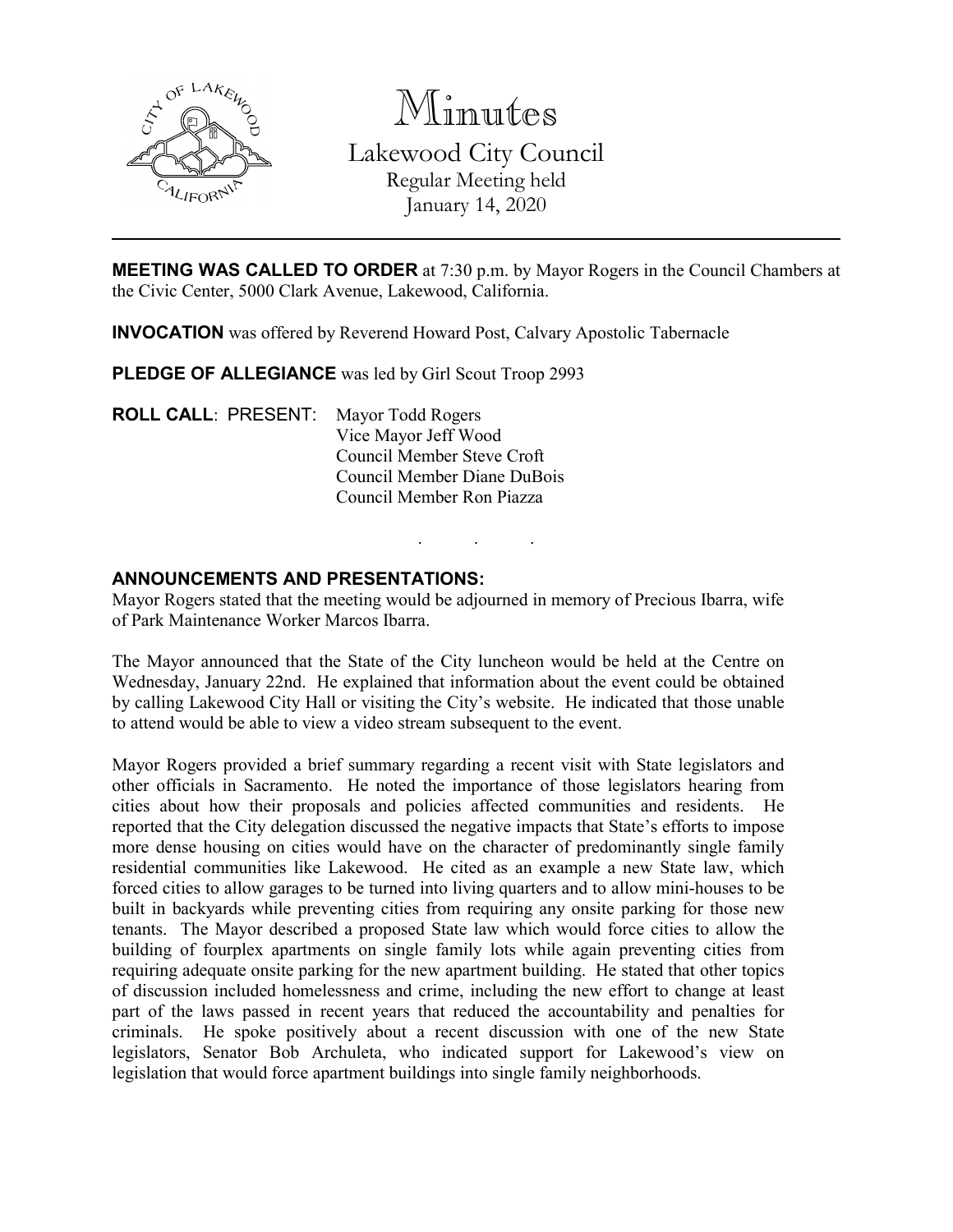### **ANNOUNCEMENTS AND PRESENTATIONS:** - Continued

Vice Mayor Wood thanked the Mayor for leading the delegation and stated that it had been an honor to participate both as Vice Mayor and as the City's representative and member of the Executive Board of Contract Cities. He stated that having attended during the first week that the legislature was back had been ideal and provided the opportunity to inform the State legislators of the City's priorities. The Vice Mayor also reported on a recent meeting, along with Council Member Piazza, of the Board of Electors of Lakewood Youth Hall of Fame, where athletes had been selected to receive awards at the 39th Annual Banquet to be held on February 24th in the Centre. He stated that the Athlete of the Year for 2019 was Mayfair High School senior, basketball player Joshua Christopher.

Council Member DuBois expressed gratitude to the Mayor and Vice Mayor for taking the City's message to Sacramento noting concerns that SB50 would impact the quality of life in Lakewood.

Mayor Rogers acknowledged his City Council colleagues for their advocacy on the issues affecting Lakewood and for the solidarity with other cities noting that despite coming from different backgrounds, they spoke with the same voice on the issues.

. . .

### **ROUTINE ITEMS:**

VICE MAYOR WOOD MOVED AND COUNCIL MEMBER DUBOIS SECONDED TO APPROVE ROUTINE ITEMS 1 THROUGH 8.

- RI-1 Approval of Personnel Transactions
- RI-2 Approval of Registers of Demands
- RI-3 Approval of Monthly Report of Investment Transactions November and December 2019
- RI-4 Approval of Purchase of One 2020 Chevrolet Silverado 1500D Double Cab Work Truck
- RI-5 Authorization for Easement Acquisition from Los Angeles County Flood Control District - Improvements at Intersection of Del Amo and Lakewood Boulevards
- RI-6 RESOLUTION NO. 2020-1; A RESOLUTION OF THE CITY COUNCIL OF THE CITY OF LAKEWOOD ESTABLISHING DISABLED PERSON DESIGNATED PARKING ON THE NORTH SIDE OF HARDWICK STREET WITHIN THE CITY OF LAKEWOOD
- RI-7 California Contract Cities Association Annual Legislative Tour Summary
- RI-8 Approval of Additional Consulting Services for Mayfair Park Water Capture Project by Tetra Tech, Incorporated and Willdan Engineering, Inc.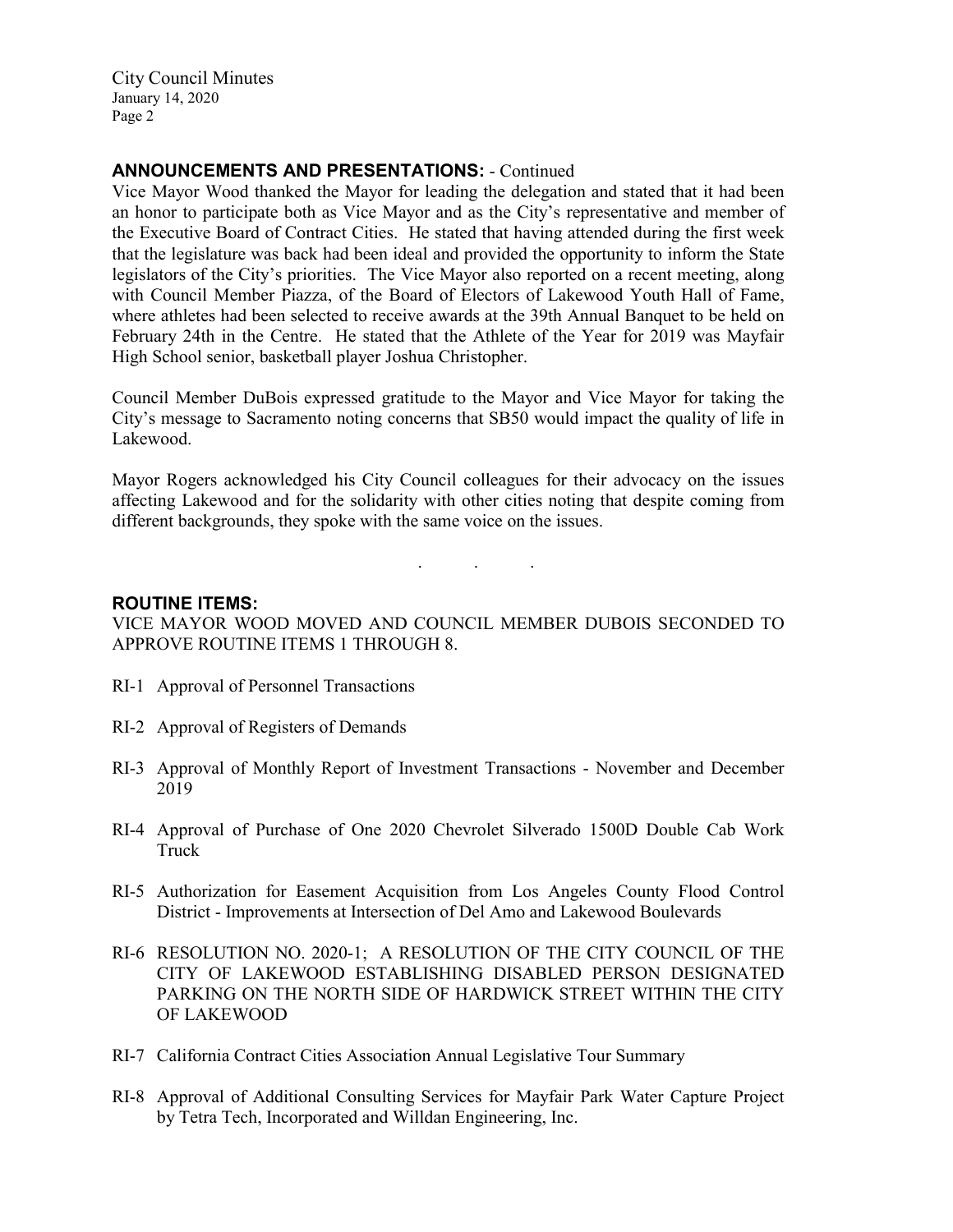# **ROUTINE ITEMS:** - Continued

UPON ROLL CALL VOTE, THE MOTION WAS APPROVED:

AYES: COUNCIL MEMBERS: Croft, DuBois, Wood, Piazza and Rogers NAYS: COUNCIL MEMBERS: None

# **3.1 • CITY INVESTMENT POLICY AND QUARTERLY SCHEDULE OF INVESTMENTS - AS OF DECEMBER 31, 2019**

. . .

Director of Finance and Administrative Services, Jose Gomez, gave a presentation based on the memo in the agenda and stated that Lakewood's investment policy was reviewed and approved by the City Council annually, as required by law, the last time being in January 2019. He stated that the objectives of the policy continued to be safety, liquidity and yield in the investment of public funds. It was the recommendation of staff that the City Council approve the Investment Policy, continue the investment management services of PFM, and receive and file the Quarterly Schedule of Investments for December 31, 2019.

He introduced Richard Babbe, Senior Managing Consultant, and Sarah Meacham, Managing Director, of Public Financial Management (PFM), the City's investment advisor, who displayed slides and provided a market update and an overview of the economic conditions, U.S. Treasury yields and the specifics of the City's investment portfolio.

Council Member Croft explained that the information contained in the investment policy determined funds set aside for such things as capital improvements, actions taken to balance debt and to qualify for grants. He stated that the investments and reserves helped the City to weather the Great Recession without having to make drastic cuts as other cities had citing the policy as another example of the prudence and fiscal responsibility of the City Council. He noted that it was decided to move forward with Measure L on the ballot because of the long term issue of a structural budget deficit from the loss of redevelopment funding and other factors and was not a temporary matter due to a recession. He added that recent attempts at potential State legislation came with strings attached and were found to be unacceptable.

Council Member Piazza commented that while the reserves represented six months' worth of the City budget, he felt that a 12-month reserve would be more adequate but had found that the State takeaways had prevented the ability to set aside the additional funds. He remarked that as a 65-year old city, it had been determined that having to deal with the aging infrastructure would deplete such reserves. He noted that since Lakewood relied heavily on sales tax, it would be beneficial to bolster the reserves.

In response to Vice Mayor Wood's questions regarding the term of the PFM agreement, Mr. Gomez stated that the agreement term would be renewed for the next calendar year.

VICE MAYOR WOOD MOVED AND COUNCIL MEMBER PIAZZA SECONDED TO APPROVE THE INVESTMENT POLICY, CONTINUE THE INVESTMENT MANAGEMENT SERVICES OF PFM FOR THE NEXT CALENDAR YEAR, AND RECEIVE AND FILE THE QUARTERLY SCHEDULE OF INVESTMENTS FOR DECEMBER 31, 2019.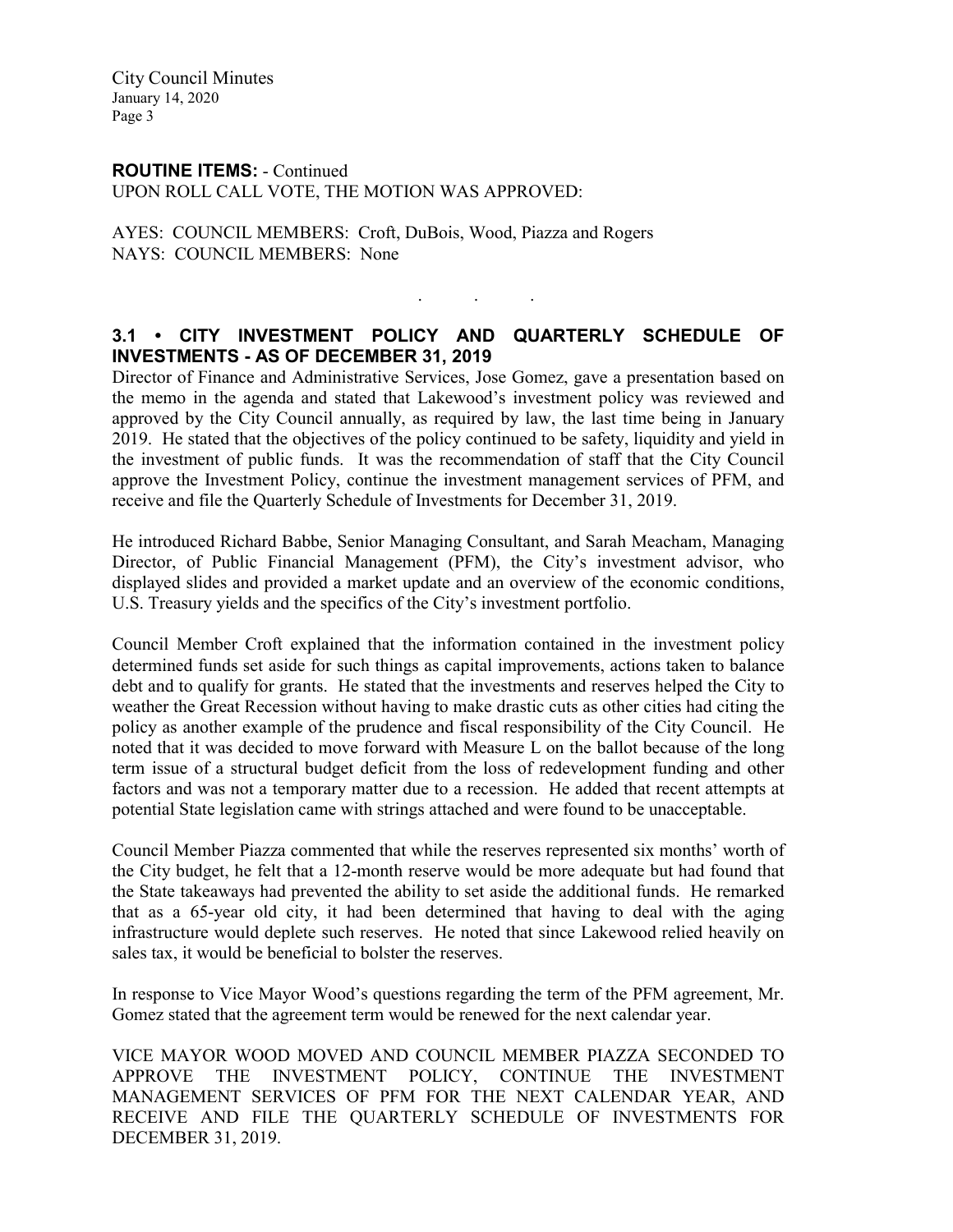#### **3.1 • CITY INVESTMENT POLICY AND QUARTERLY SCHEDULE OF INVESTMENTS - AS OF DECEMBER 31, 2019** - Continued UPON ROLL CALL VOTE, THE MOTION WAS APPROVED:

. . .

AYES: COUNCIL MEMBERS: Croft, DuBois, Wood, Piazza and Rogers NAYS: COUNCIL MEMBERS: None

# **3.2 • VOTING SOLUTIONS FOR ALL PEOPLE AND VOTE BY MAIL**

Paolo Beltran, Deputy City Manager, displayed slides and made a presentation based on the memo in the agenda and reported that beginning with the March 2020 election, Los Angeles County would be implementing a new voting model utilizing vote centers in compliance with the California Voter's Choice Act passed in 2016, aimed at making voting more convenient, increase turnout and the potential to reduce the cost of administering elections. He explained that vote centers would provide early voting with four- and eleven-day periods offering convenient and accessible locations within the County and allow voters to visit any site in the County to vote regardless of their residential address. In addition, Los Angeles County redesigned the Vote by Mail (VBM) materials to make it easier and more convenient to vote by mail. He concluded by stating that it was recommended that the City Council receive and file the report.

Council Member Croft clarified that the new voting experience involved the use of an electronic device to mark ballots but it was not electronic voting since a paper ballot would still record votes, be printed and then be placed in the ballot box.

Mr. Beltran confirmed that the ballot marking devices were not internet enabled so they would not be connected in any way to a network but were simply electronic devices on which votes were cast.

Vice Mayor Wood expressed concerns regarding the limited number of vote centers being operated by the County and inquired about the possibility of increasing the number of accessible locations and listing vote centers in neighboring cities that might be in closer proximity.

Mr. Beltran concurred that identifying additional locations would provide convenience and stated that the City's public information materials would include a link to the County website where a voter could search for nearby vote center locations and a map showing vote center locations throughout Lakewood and the vicinity could be included on the City's website.

In response to Vice Mayor Wood's questions about locating vote centers at City facilities, City Manager Thaddeus McCormack explained that the County's criteria for vote center locations, such as ADA accessibility, minimum room size, hours of operation and internet connectivity requirements, had limited the number of available spaces.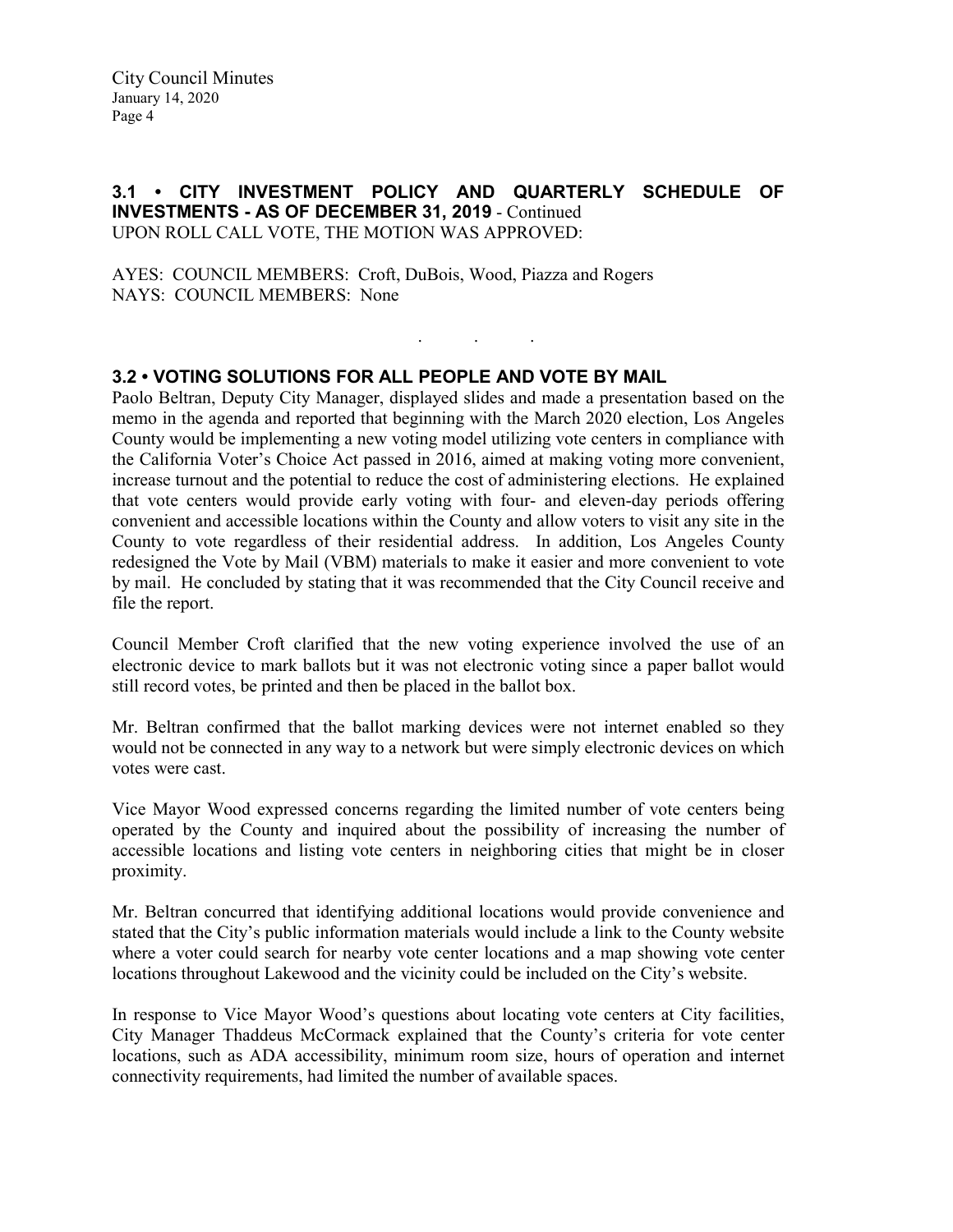going to a vote center.

**3.2 • VOTING SOLUTIONS FOR ALL PEOPLE AND VOTE BY MAIL** - Continued He added that some facilities with reservations for City events could be relocated or rescheduled but some of the rooms had been reserved for private events, such as for weddings or anniversary celebrations, which would be unfeasible to alter. He further stated that staff of the Community Development Department had assisted with identifying vacant commercial sites which could be utilized and were offered to the County for their consideration, which yielded some additional vote center locations. He noted that the education outreach would include information on the vote-by-mail option as an alternative to

Council Member Diane DuBois, noting that after having voted at the same location for a number of years, emphasized the importance of educating residents, particularly seniors, of the vote center locations. She suggested providing a pick-up service or some other type of transportation be made available.

Mr. McCormack responded to Council Member Piazza's and Vice Mayor Wood's inquiries by stating that the availability of the facility and the County's scheduling needs dictated whether a site would be an 11-day vote center or a 4-day location. He indicated that staff had worked diligently to secure locations that met the County's needs and had been proactive in exploring options to acquire public as well as commercial facilities.

Responding to Vice Mayor Wood's question pertaining to hours of operation, Mr. Beltran stated that in the days leading up to March 3rd, the vote centers would be open for a minimum of eight hours and on election day would be open from 7:00 a.m. to 8:00 p.m.

Mr. McCormack confirmed for Council Member Piazza and Vice Mayor Wood that the four and eleven day periods were consecutive days.

Mayor Rogers stated that as with any new system, there would be hitches but recognized the value of allowing residents to vote outside of Lakewood, which provided flexibility and convenience.

Council Member Croft encouraged residents to vote and reminded Lakewood voters of the importance of taking responsibility and making the decision on the City's future. He stated that in addition to the two City Council seats, there was also the measure pertaining to a three quarter cent sales tax increase on the ballot.

Mr. McCormack reiterated that information could be found on the County's website at LAVote.net and that the City Clerk's Office could also respond to election-related inquiries on vote centers and obtaining vote by mail ballots.

Responding to questions from Mayor Rogers, City Clerk Jo Mayberry stated that the County had indicated that election results would be certified by March 31st. Steve Skolnik, City Attorney's Office, stated that due to additional factors associated with the municipal election having been consolidated with the Presidential Primary, it was unlikely that results would be available in time for consideration at the second City Council meeting in March.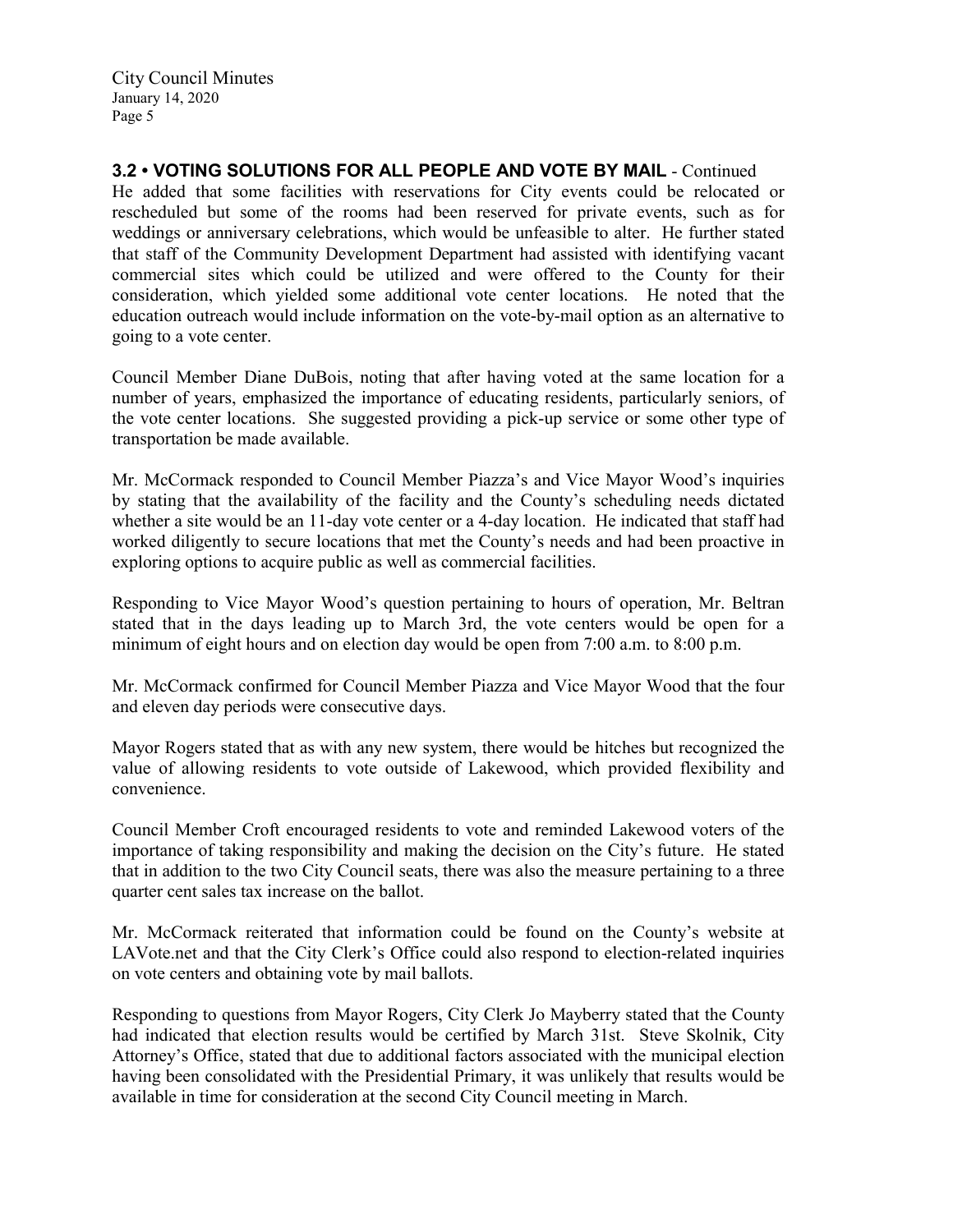**3.2 • VOTING SOLUTIONS FOR ALL PEOPLE AND VOTE BY MAIL** - Continued MAYOR ROGERS STATED THAT THERE BEING NO OBJECTION, THE ITEM WAS ORDERED RECEIVED AND FILED.

## **3.3 • UPDATE ON SENATE BILL 50 (WIENER) - PLANNING AND ZONING: HOUSING DEVELOPMENT: STREAMLINED APPROVAL INCENTIVES**

. . .

The Deputy City Manager gave a presentation based on the memo in the agenda and provided a brief overview of Senate Bill 50 by Senator Scott Wiener. He explained that the City had strongly opposed the bill since its introduction in December 2018 and while SB50 failed passage in the last legislative session, as a two-year bill, it had another opportunity for approval with the current session. He gave an update on the most recent amendments, which aimed to provide cities the time and flexibility to comply with the provisions of the bill. Cities would be required to adopt their own plans to achieve the bill's central goal, which was to greatly increase the amount of housing density in a way that decreased transportation emissions before a two year deadline. City plans would have to zone for as much housing as would be allowed under the original SB50 requirements, without increasing car travel or concentrating the new homes in low-income areas while leaving more affluent areas untouched. If cities did not come up with their own plans, the original provisions of SB50 would apply, forcing cities to allow duplexes, triplexes and fourplexes on land currently zoned for single family residences and to approve larger multi-unit buildings near high quality transit stops and jobs rich areas. The existing Housing Element process required significant city resources to develop, obtain public input, and receive approval and the process being proposed under SB50 was essentially the same requiring cities to dedicate additional resources without providing funding for local governments to sustain long term-density. He noted that under the Regional Housing Needs Assessment (RHNA) process, Lakewood and other cities already faced mandates to zone for significantly more housing within their boundaries. He stated that staff recommended the City Council continue its opposition to SB50 and to send an updated letter to the Senate Appropriations Committee and to legislators stating the City's opposition.

Council Member Piazza inquired about taking a more persuasive course of action and suggested involving a subcommittee as well as residents to brainstorm ideas.

Mr. McCormack responded by stating that options were being explored. He noted that while the City Council and staff acknowledged the existence of a housing shortage, they had not denied housing projects. He remarked that local land use decision making, the ability to determine where housing best fit and mitigating the effects of traffic, parking and such types of externalities were just a few of the issues with SB50. He added that formation of an ad hoc committee to provide direction from the City Council would be beneficial.

Mr. Beltran stated that with regards to resident engagement, when the previous version of the bill had been opposed by the City, public information staff had published articles which resulted in several residents contacting Sacramento legislators and expressing their opposition.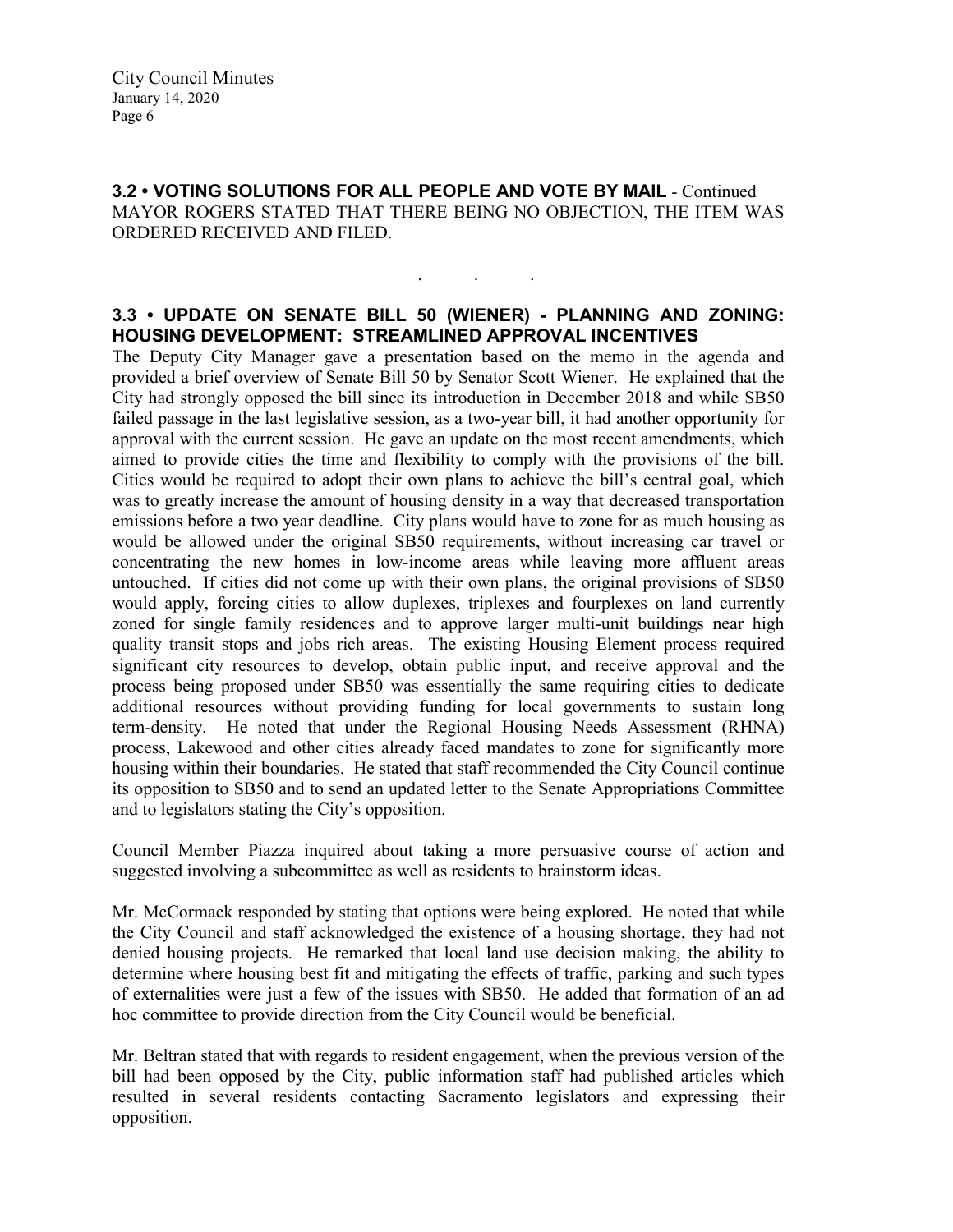### **3.3 • UPDATE ON SB50 (WIENER) - PLANNING AND ZONING: HOUSING DEVELOPMENT: STREAMLINED APPROVAL INCENTIVES** – Continued

Vice Mayor Wood concurred with Council Member Piazza's comments and discussed the value of having the entire City Council sign the opposition letter and also noted the importance of the white paper as requested by State Senator Bob Archuleta. He stated his support for the formation of an ad hoc committee and further suggested an outreach campaign to provide information on the latest version of SB50 and to encourage residents to contact their State legislators.

Council Member DuBois and Council Member Croft agreed with City Council remarks and proposed that in addition to contacting State legislators, that colleagues from other cities and other organizations, such as Contract Cities Association, the League of California Cities and Gateway Cities Council of Governments, be contacted for a unified opposition to the bill.

Mr. McCormack asserted that it was important to recognize that in expressing the City's opposition, Lakewood had a diverse housing stock and had never shied away from multi-family and affordable housing development. He stated that what it came down to was the ability to make all of that work and retain the quality of life in Lakewood. He explained that one of the major inconsistencies with the intentions of SB50 and the actual bill was its stated goal of building density around transit rich and job rich communities, the definitions of which did not necessarily mean where transit options and jobs were located. He noted that during Senator Wiener's tour of Lakewood, he had been informed that any additional housing involved people getting into their vehicles and driving to work but not using public transit to get there.

Mayor Rogers reiterated that the bill contained fallacies citing the inaccuracies when comparing costs to build per housing unit versus property values and that to build the 4,000 housing units mandated by the RHNA would necessitate tearing down existing structures, such as retail centers, since the City was mostly built out. He explained that the City could zone for housing but did not build the units themselves and calculating the cost to build with the RHNA numbers totaled \$160 million in housing needs. He stated that such examples for Lakewood and other cities throughout the State were shared with legislators during Contract Cities. He cautioned that with the way the bill had been written, there would be nothing to prevent investors from purchasing single family homes, becoming absentee landlords without a stake in the community and adding accessory dwelling units or converting garages then renting out the entire property. He proposed that rather than appointing an ad hoc committee that a committee of the whole be formed to allow for the entire Council to be fully engaged with State legislators. He further stated that if the need for in depth studies and technical analyses were to be required, then appointments could be made for a committee at that time.

Council Member Piazza commented on the negative impacts to sales tax revenues from the potential of retail areas being converted into multi-family housing and cited the importance of Measure L on the City budget.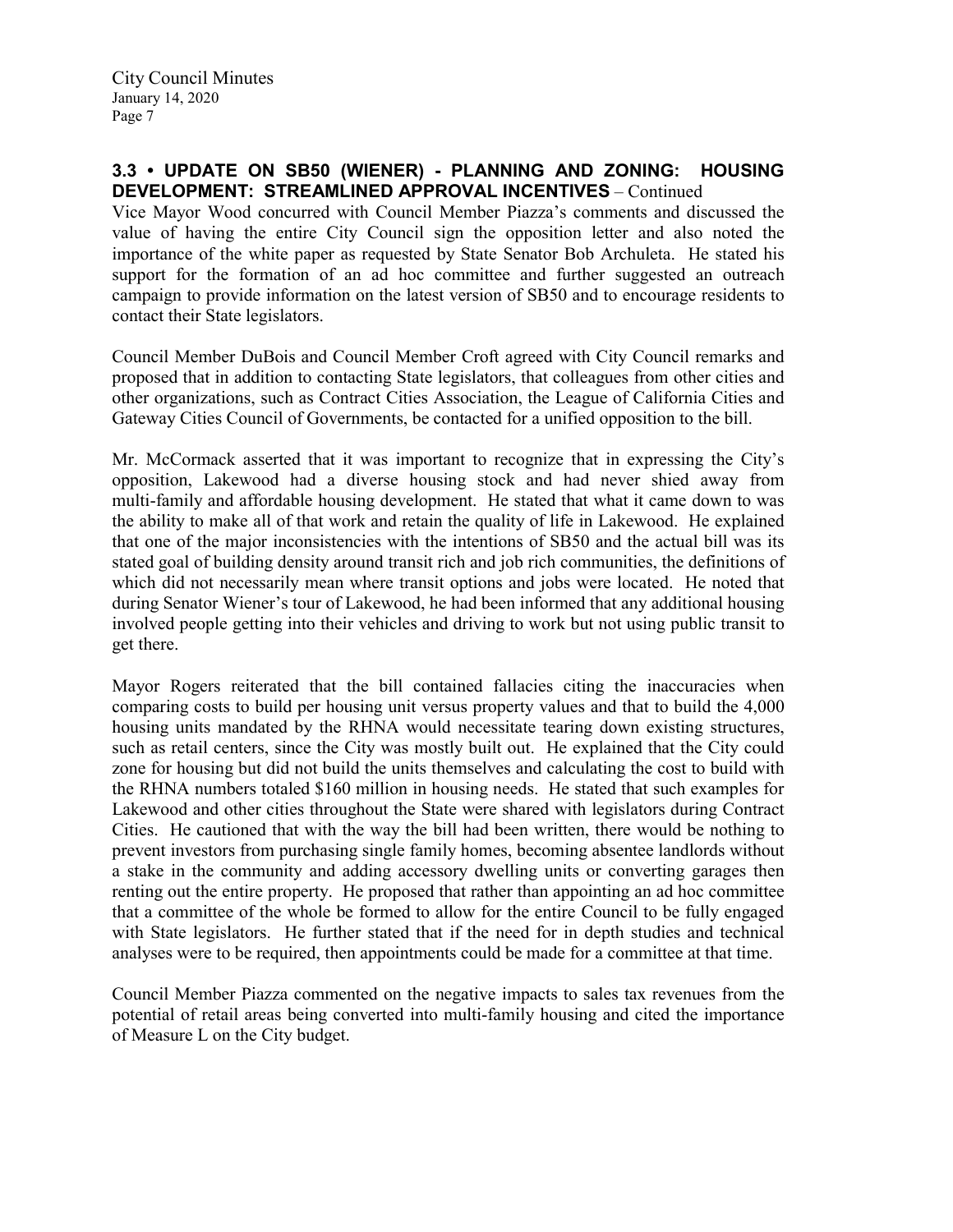### **3.3 • UPDATE ON SB50 (WIENER) - PLANNING AND ZONING: HOUSING DEVELOPMENT: STREAMLINED APPROVAL INCENTIVES** – Continued

Mayor Rogers indicated that the State had a \$25 billion surplus, \$30 million of which had been taken from the City and he stated the belief that the reason that housing was so unaffordable was because of the restrictions imposed on new developments by the State. He described State officials' estimation that cities were recalcitrant in allowing for multi-family, affordable housing but he countered that Lakewood did allow for such development citing a project currently underway as well as several completed projects. He explained that if the State had their way, any available commercial land would be converted into parcels zoned for residential development, which would detract from the services that were available to residents and also from the revenue that would come to the City. He added that some of the message taken to Sacramento was that there were many reasons that housing was not affordable in California, that the State needed to look internally and not deem cities to be recalcitrant and the arbitrary nature of the RHNA goal of 4,000 units for Lakewood, when historically, they were in the 400 range, was not realistic.

Mr. McCormack pointed out that opposition to the bill was not about the unwillingness to build more affordable housing but rather the City's ability to exercise land use decision making, to determine the best fit and to retain the quality of life in Lakewood. He further stated that with regards to Measure L and the budget's structural deficit, adding more housing density would require more services for those residents, for which a typical city was estimated at an approximate cost of \$2,000 per year, and the mandates did not include revenue to provide those services.

COUNCIL MEMBER CROFT MOVED AND COUNCIL MEMBER DUBOIS SECONDED TO CONTINUE OPPOSITION TO SB50, SEND AN UPDATED LETTER TO THE SENATE APPROPRIATIONS COMMITTEE AND TO LEGISLATORS STATING THE CITY'S OPPOSITION AND TO ENGAGE OTHER CITIES AND ORGANIZATIONS TO OPPOSE SB50. UPON ROLL CALL VOTE, THE MOTION WAS APPROVED:

AYES: COUNCIL MEMBERS: Croft, DuBois, Wood, Piazza and Rogers NAYS: COUNCIL MEMBERS: None

### **ORAL COMMUNICATIONS:**

Alan Gafford, Long Beach, addressed the City Council regarding issues associated with accessory dwelling units and commended the efforts of the Development Review Board.

. . .

. . .